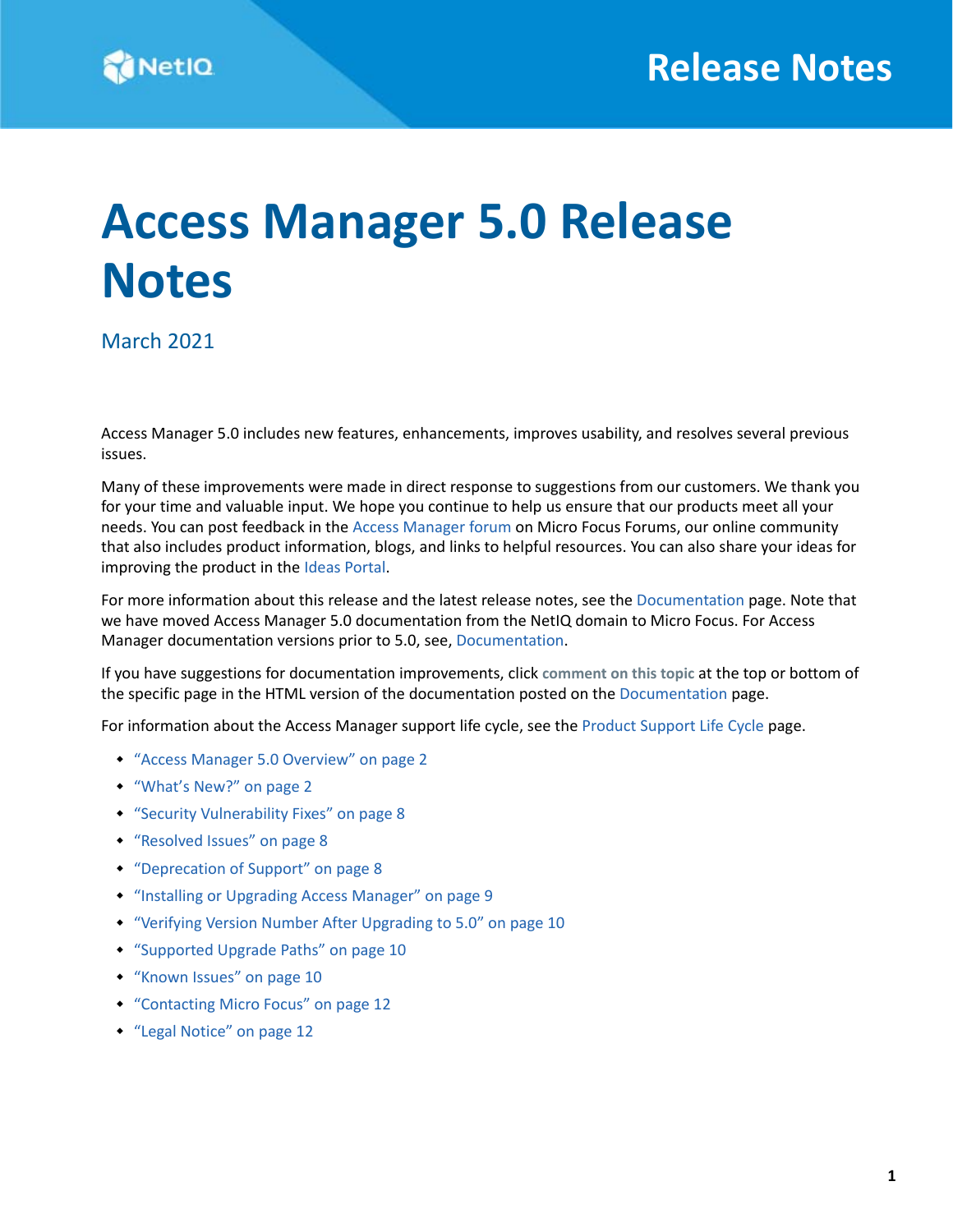### <span id="page-1-0"></span>**Access Manager 5.0 Overview**

Access Manager 5.0 includes significant improvements in deployment, administration, and automation of the product. This release introduces several features for easing installation, upgrade, and monitoring processes. These features help customers in reducing the total cost of ownership of the product. This release also addresses many long-pending operational challenges.

The product now has a modernized distribution with Docker images and is optimized to run on the Kubernetes platform. As a result, the installation and upgrades are significantly fast. The in-built scaling functionality of the Kubernetes helps with optimizing the cost of running the servers.

Channel-based software distribution is also enhanced. The existing deployments will now get notifications whenever an update to the product is available.

This release also addresses several concerns on handling customization. Using an Advanced File Configurator, you can centrally manage all configuration files. The tool will take care of customized files in future upgrades automatically.

Enhanced Analytics Dashboard offers modernized and customizable graphs, a smaller footprint, and an easier way to manage upgrades. It is delivered as a service, which makes it available for cloud deployments as well.

In addition to these, this release includes many enhancements around OAuth and OIDC. This provides better application interoperability, flexibility, and improved security.

For more information about Access Manager, see *[Access Manager Overview](https://www.microfocus.com/documentation/access-manager/5.0/pdfdoc/product-overview/product-overview.pdf#accessmanageroverview)*.

For system requirements, see *[NetIQ Access Manager System Requirements](https://www.microfocus.com/documentation/access-manager/5.0/pdfdoc/system-requirements/system-requirements.pdf#accessmanagertechinfo)*.

# <span id="page-1-1"></span>**What's New?**

This release includes the following new features and enhancements:

- ["Support for Docker Deployment" on page 3](#page-2-0)
- ["Online Update Service and Upgrade Assistant" on page 3](#page-2-1)
- ["Advanced File Configurator" on page 3](#page-2-2)
- ["Enhanced Analytics Dashboard" on page 4](#page-3-0)
- ["OAuth Enhancements" on page 5](#page-4-0)
- ["Access Manager License" on page 6](#page-5-0)
- ["NetIQ MobileAccess 2 App" on page 7](#page-6-0)
- ["Operating System Support" on page 7](#page-6-1)
- ["Updates for Dependent Components" on page 7](#page-6-2)
- ["Videos" on page 7](#page-6-3)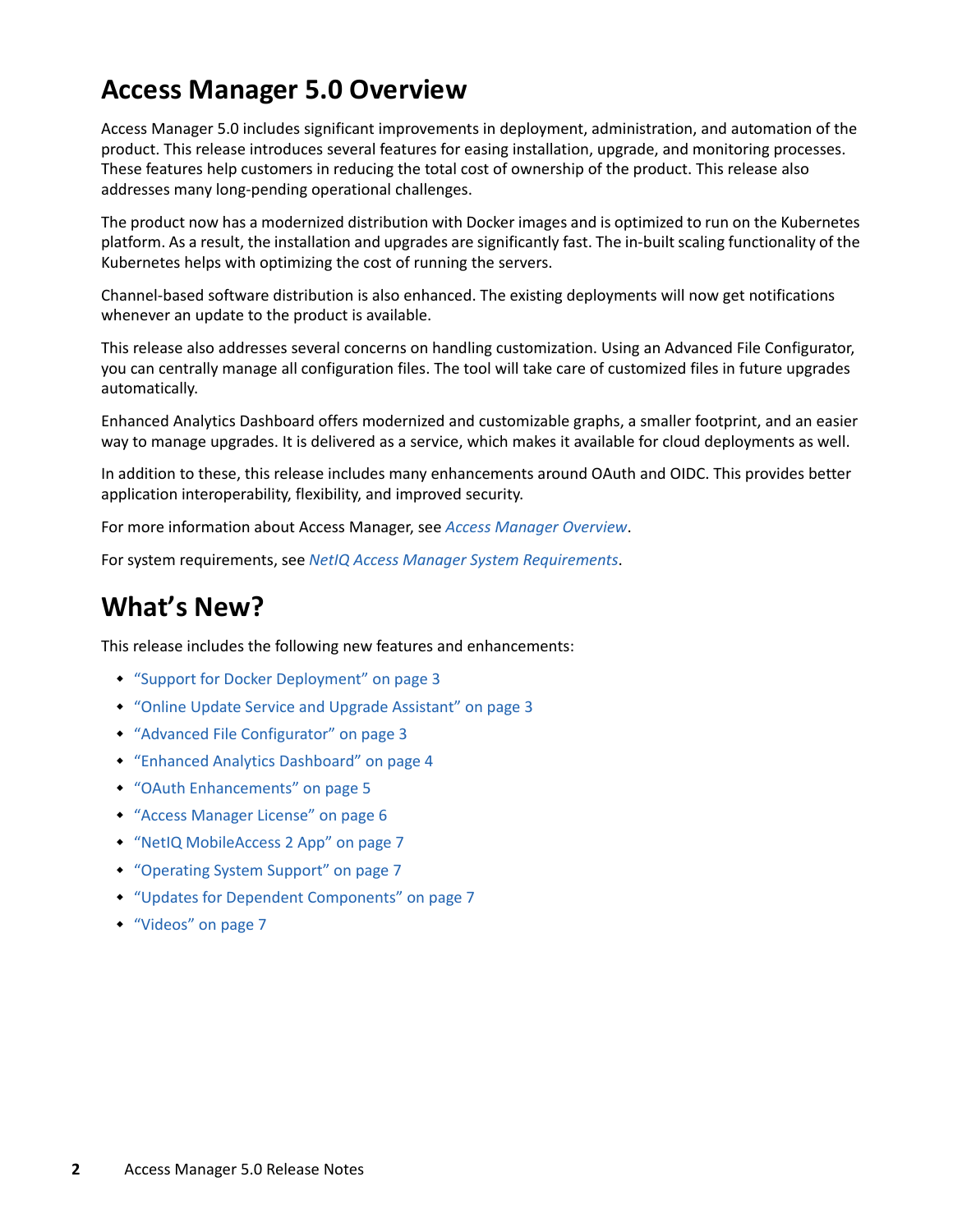### <span id="page-2-0"></span>**Support for Docker Deployment**

Access Manager now supports Docker for deploying the containers. Access Manager components are delivered as Docker images and are self-sufficient to run on their own.

Access Manager Docker images are optimized to run on Kubernetes, a popular container orchestration engine for Docker. Kubernetes simplifies deploying, running, scaling, and upgrading Access Manager Docker images. Access Manager Docker images are cloud-native applications and can run in Kubernetes environments deployed on Linux servers and cloud.

The following are some of the noteworthy advantages while deploying the Docker images in Kubernetes:

- Significantly reduced installation and upgrade time, thereby reducing the maintenance cost.
- Decreased downtime and reduced manual intervention for upkeep. Kubernetes constantly monitors the health of the Access Manager pods. If a pod stops working, Kubernetes automatically starts a new one.
- Kubernetes offers a built-in fault-tolerant environment and therefore has no service interruption. This Kubernetes has built-in isolation mechanisms, such as namespaces. It allows you to group container resources using access permissions, thereby enhancing security.
- Orchestrate and manage all container resources from a single control plane. This helps optimize the networking, load-balancing, security, and scaling across all Kubernetes nodes.
- Access Manager components can be easily scaled up to meet high demands.
- \* Support for deploying in cloud environments; Amazon EKS and Microsoft Azure AKS.

For more information, see ["Installing Access Manager Containers"](https://www.microfocus.com/documentation/access-manager/5.0/pdfdoc/install_upgrade/install_upgrade.pdf#hj567dgaj1) in the *[NetIQ Access Manager 5.0](https://www.microfocus.com/documentation/access-manager/5.0/pdfdoc/install_upgrade/install_upgrade.pdf#bookinfo)  [Installation and Upgrade Guide](https://www.microfocus.com/documentation/access-manager/5.0/pdfdoc/install_upgrade/install_upgrade.pdf#bookinfo)*.

**NOTE:** Access Manager Docker images are supported only on a Kubernetes environment.

#### <span id="page-2-1"></span>**Online Update Service and Upgrade Assistant**

Online Update Service enables you to get the latest Access Manager product updates through the service channel. The Upgrade Assistant feature simplifies the usage of Online Service Update. Using this feature, you can perform the following actions on Administration Console:

- Register to Online Service Update for all devices
- View notifications on Administration Console Dashboard when a release update is available
- View the list of all devices, their versions, and registration status
- View available updates and status of devices
- Invoke the channel registration for an individual device

For more information, see ["Upgrade Assistant"](https://www.microfocus.com/documentation/access-manager/5.0/pdfdoc/install_upgrade/install_upgrade.pdf#upgradeassistant) in the *[NetIQ Access Manager 5.0 Installation and Upgrade](https://www.microfocus.com/documentation/access-manager/5.0/pdfdoc/install_upgrade/install_upgrade.pdf#bookinfo)  [Guide](https://www.microfocus.com/documentation/access-manager/5.0/pdfdoc/install_upgrade/install_upgrade.pdf#bookinfo)*.

### <span id="page-2-2"></span>**Advanced File Configurator**

Access Manager supports many advanced configurations through files, such as server. xml and tomcat.conf. Using these files, you can perform various customizations for your Access Manager setup. Access Manager also supports customization and extensions of the product through JSP files and authentication classes. In the earlier releases, customers managed these custom files manually during an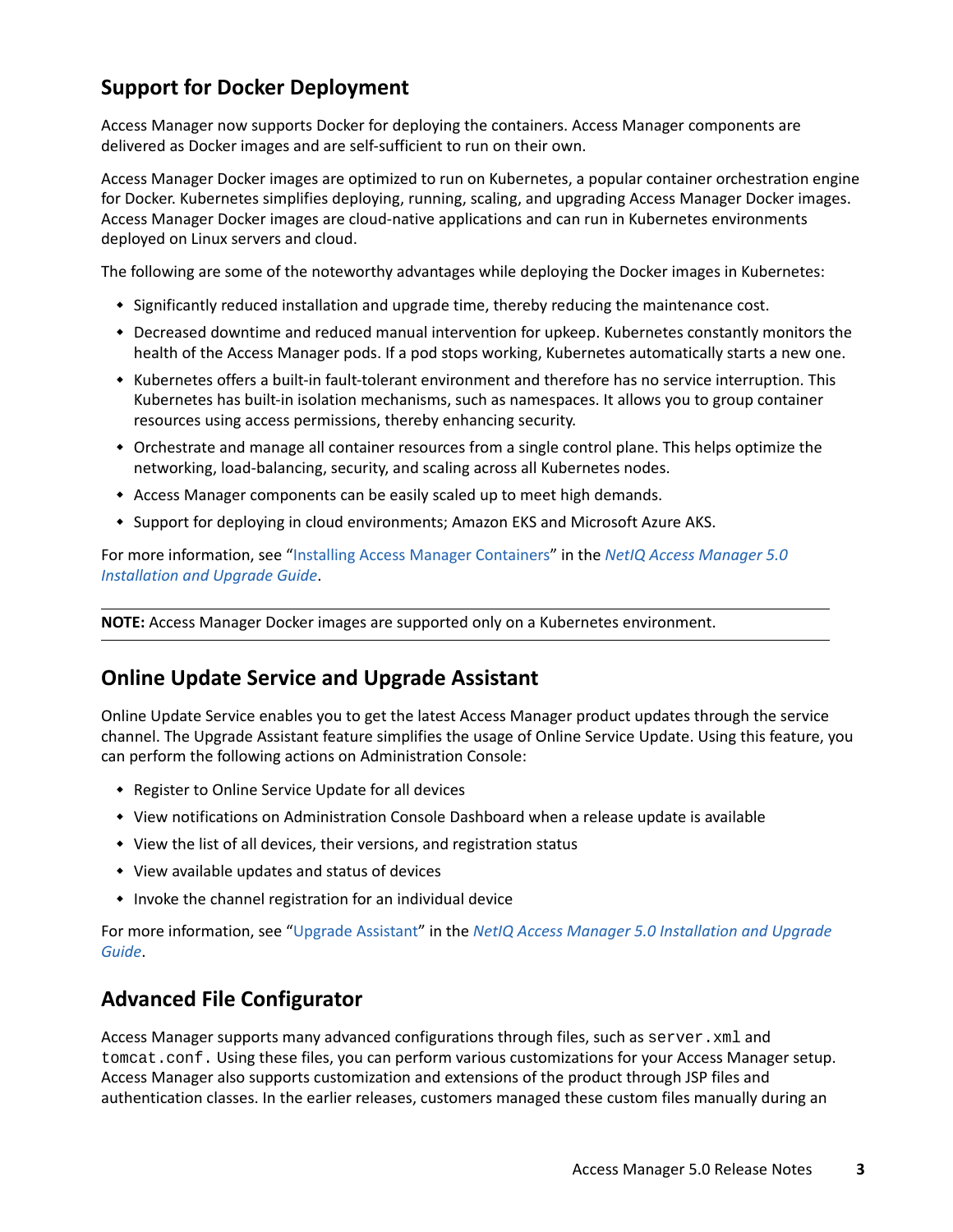upgrade. Besides, system configuration files, such as server. xml and tomcat.conf, were overwritten with the default values during the upgrade. Access Manager introduces Advanced File Configurator to address these challenges.

Advanced File Configurator helps with the centralized management of configuration files. Using this feature, you can retrieve a configuration file from a specific device, customize it, upload it, and apply the changes to all clusters or a specific cluster.

Advanced File Configurator provides the following features:

- **Manage Configuration:** Manages all configuration files for Administration Consoles, Identity Server, Access Gateway, and ESP.
	- Provides the capability to add, fetch, upload, compare, merge, send to all, and remove configurations. You can also compare files and folders.
	- Provides an option to fetch multiple files from a cluster, modify them, and add them as configuration files in Administration Console.
	- Provides an option to download a specific file or all files related to a device.
	- Provides an option to send configuration changes to all devices together.
	- Maintains a list of all configuration files with the customization details.
- **Export and Import Configuration:** Provides options to export and import the Access Manager configuration across different clusters of the same or different Access Manager setups. The setups must have the same version of Access Manager.
- **Auto-apply Configuration to a New Node:** When a new instance is added to a cluster, all configurations are automatically applied to that instance. No need to manually apply or revert any change to each device.
- **Persist Configuration Across Releases:** Eases restoring customizations after the product upgrade.

For more information, see ["Advanced File Configurator"](https://www.microfocus.com/documentation/access-manager/5.0/pdfdoc/admin/admin.pdf#advancedfileconfigurator) in the *[NetIQ Access Manager 5.0 Administration](https://www.microfocus.com/documentation/access-manager/5.0/pdfdoc/admin/admin.pdf#bookinfo)  [Guide](https://www.microfocus.com/documentation/access-manager/5.0/pdfdoc/admin/admin.pdf#bookinfo)*.

### <span id="page-3-0"></span>**Enhanced Analytics Dashboard**

This release introduces a significantly enhanced Analytics Dashboard built on top of the latest Elasticsearch, Logstash, and Kibana (ELK) components. The Dashboard offers significant advantages over the previous versions, including a smaller footprint, better manageability, ease of upgrade, and maintenance.

The following are some of the significant updates included in this release:

Significantly reduced hardware requirements:

| For the Demonstration Purpose | <b>For a Production Environment</b>                                                                        |
|-------------------------------|------------------------------------------------------------------------------------------------------------|
| $\bullet$ CPU: 2 Cores        | $\bullet$ CPU: 4 Cores                                                                                     |
| Memory: 4 GB                  | Memory: 16 GB<br>$\bullet$                                                                                 |
| $\bullet$ Hard disk: 50 GB    | • Depends on the Access Manager login pattern for a day. For more<br>information, see "Sizing Guidelines". |

- Built on top of the latest ELK stack and uses most of the Kibana functions including search, visualizations, custom graphs, and more.
- ◆ Built-in geo-location identification.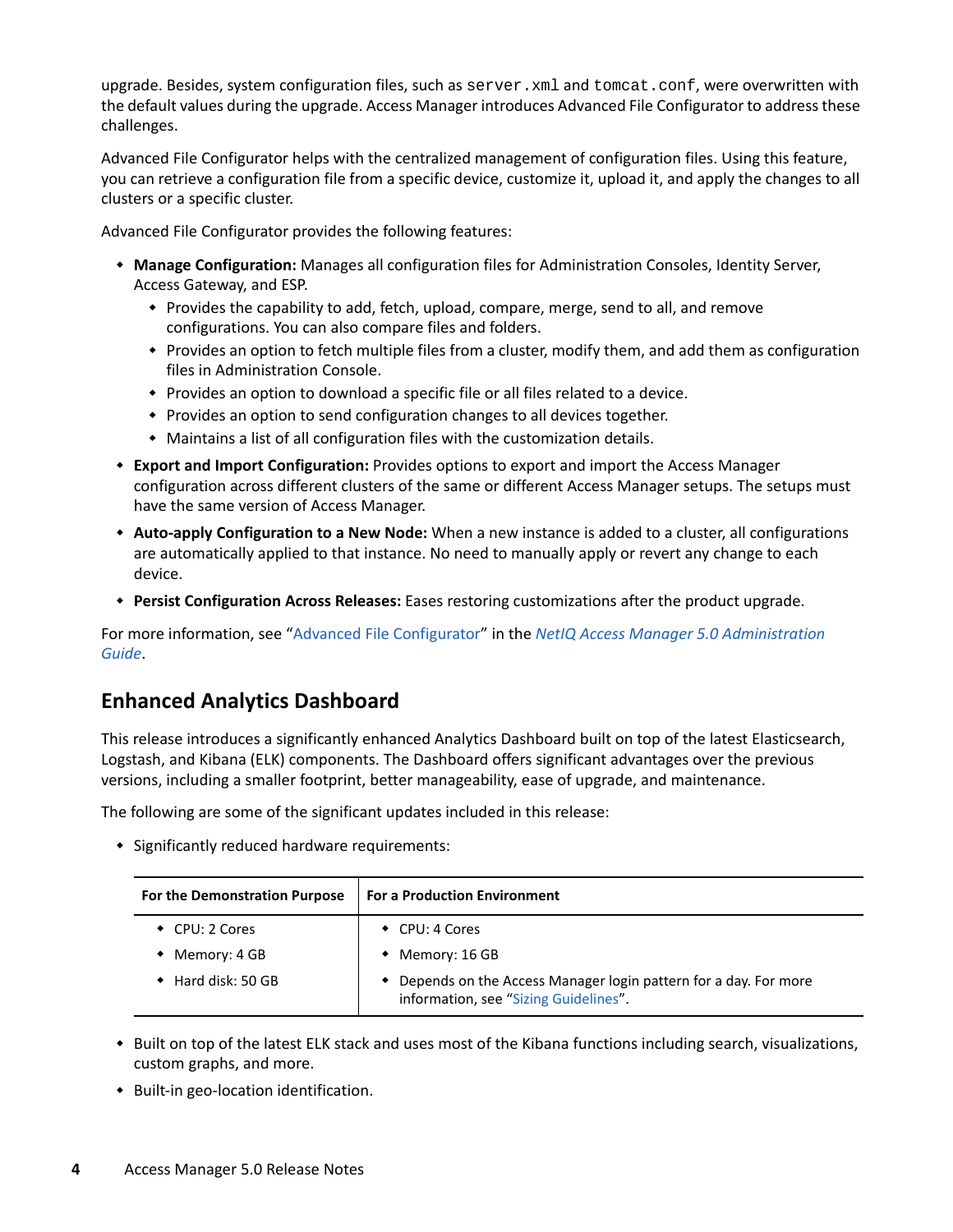- To create a custom dashboard using the existing data.
- Customized view of the graphs.
- Significant performance improvement. Supports 600 logins/sec.
- Enhanced security with updated libraries.
- Flexibility to install on SLES and RHEL.
- Clustering for high availability.
- Eliminates dependency on Sentinel for the storage and processing of events.

**NOTE:** Access Manager still supports sending the Audit events to Sentinel, which works as an independent SIEM system.

For more information, see ["Analytics Dashboard](https://www.microfocus.com/documentation/access-manager/5.0/pdfdoc/admin/admin.pdf#b1kyp92l)" in the "*[NetIQ Access Manager 5.0 Administration Guide](https://www.microfocus.com/documentation/access-manager/5.0/pdfdoc/admin/admin.pdf#bookinfo)*".

**IMPORTANT:** Before installing the new Analytics Dashboard, ensure to delete Analytics Server nodes of the earlier version from Administration Console.

The latest version is independent of the SIEM server and uses logstash that acts as the aggregator and replaces the Analytic Server aggregator. The events are processed by ELK. Therefore, reports and offline Analytics Dashboard are not supported, and the existing events cannot be migrated.

However, you can use the new Analytics Dashboard along with the earlier Sentinel-based Analytics Dashboard to capture events in both until all the data become available in the new dashboard. To achieve this, you must configure two target servers, one for the old and one for the new Analytics Dashboard. For more information, see [Setting Up Logging Server and Console Events.](https://www.microfocus.com/documentation/access-manager/5.0/pdfdoc/admin/admin.pdf#b63kqzr)

However, you cannot launch the old Analytics Dashboard and reports from Administration Console. Instead, you can access the old data using the following direct access links:

- **Dashboard:** https://*<Analytics IP>*:8445/amdashboard/login
- **Reports:** https://*<Analytics IP>*:8443/sentinel

### <span id="page-4-0"></span>**OAuth Enhancements**

Access Manager provides the following enhancements to the OAuth support for better application interoperability, flexibility, and improved security:

- **Default Resource Server Configuration:** You can choose a resource server to make it the default resource server. All the new tokens are then issued and encrypted by the default resource server keys.
- **Support to Choose the Resource Server for Token Encryption:** While configuring an Access Gateway Identity Injection policy, you can choose the resource server for encrypting tokens.
- **OIDC Front-Channel Logout Support:** This feature supports the following two forms of logout request:
	- Identity Provider initiated logout request: Allows a user to log out from all client applications when the user logs out from Identity Server.
	- Relying Party (client application) initiated logout request: When a user initiates logout from one client application, the user can authorize to log out from Identify Server and other logged-in applications.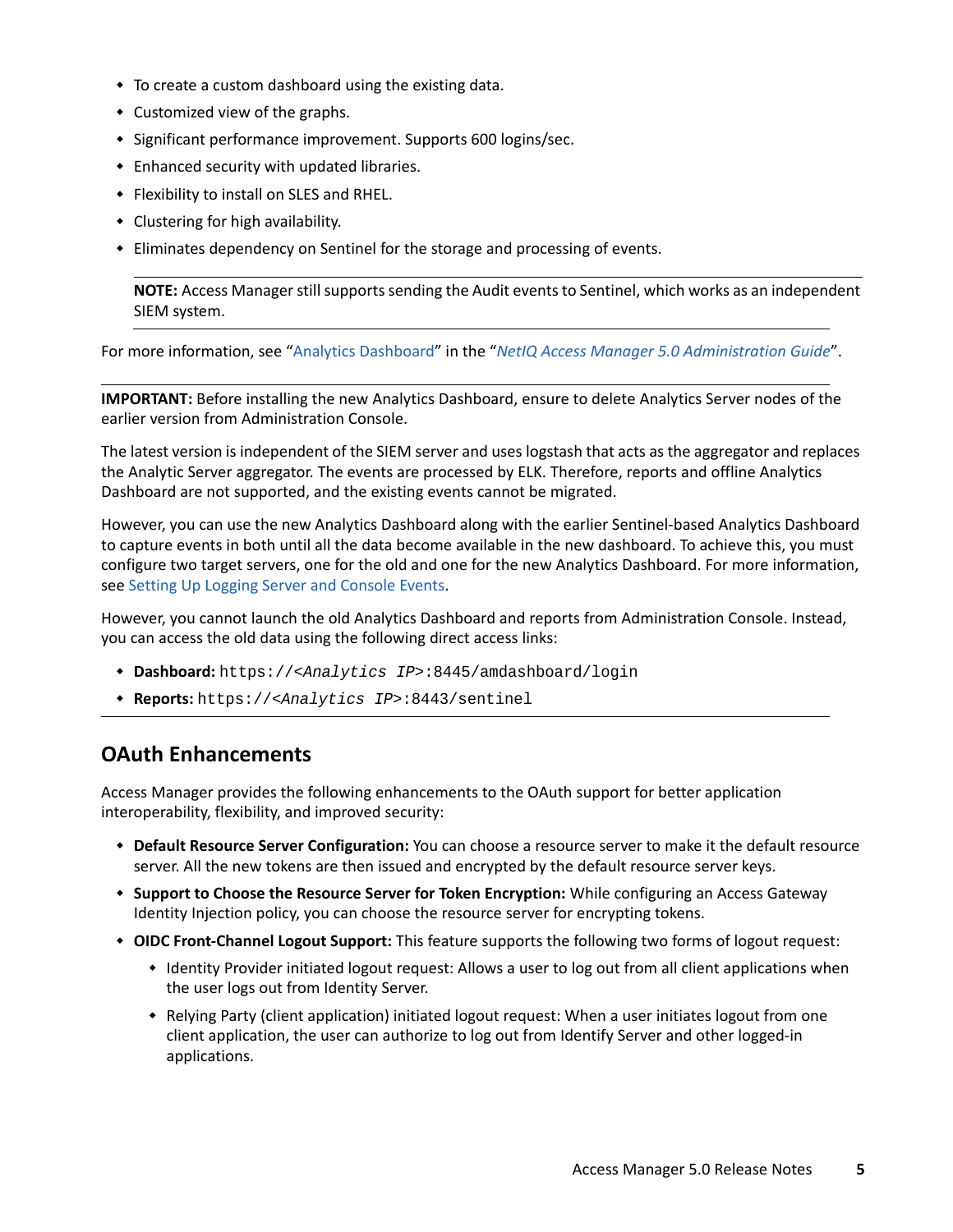**NOTE:** The OIDC specification does not mandate that the OIDC endpoints must start with the issuer URL. Therefore, the OAuth client applications that use the angular-oauth2-oidc third-party OAuth library might not be functional and display errors after upgrading to Access Manager 5.0. For more information and to rectify the issue, see [OAuth Client Application Returns an Error Message](https://www.microfocus.com/documentation/access-manager/5.0/admin/b1cgrlhj.html#angular-oauth2-oidc-error) (https:// www.microfocus.com/documentation/access-manager/5.0/admin/b1cgrlhj.html#angular-oauth2-oidcerror).

- **Support for Multi-Factor Authentication (Resource Owner Credential Grant):** You can now invoke multifactor authentication for the resource owner credential flow. It supports Smartphone and Voice Call methods.
- **Support to Disable OAuth Client Application:** Access Manager now supports disabling OAuth client applications. Deleting and re-creating a client application can be a hassle, and it also removes the Client ID and Secret. Hence, if you do not need to use a client application temporarily, you can disable it.
- **Performance Improvement of the Client Applications Page:** The Client Applications page is enhanced to:
	- Load thousands of registered client applications instantaneously.
	- Support faster registration and management of client applications.

For more information, see ["OAuth and OpenID Connect](https://www.microfocus.com/documentation/access-manager/5.0/pdfdoc/admin/admin.pdf#b1dj6b2f)" in the *[NetIQ Access Manager 5.0 Administration](https://www.microfocus.com/documentation/access-manager/5.0/pdfdoc/admin/admin.pdf#bookinfo)  [Guide](https://www.microfocus.com/documentation/access-manager/5.0/pdfdoc/admin/admin.pdf#bookinfo)*.

#### <span id="page-5-0"></span>**Access Manager License**

This release introduces an Access Manager licensing solution for better manageability of the product license.

The following three types of licenses are available for Access Manager:

 **Evaluation or Trial License:** This is a free license for evaluating Access Manager. This license is available with Access Manager 5.0 and subsequent releases. Uploading a full license overwrites this evaluation license.

**NOTE:** Extension of the Evaluation license is not supported.

- **Permanent or Full License:** This is a paid license and without any expiration date. Customers must procure it from [Software Licenses and Downloads](https://sld.microfocus.com/). The customers who are upgrading to Access Manager 5.0 do not need to add this license. It will be installed as part of the upgrade process.
- **Subscription License** This license allows users to purchase the product for various time periods, and the users are entitled to use the software during the agreed upon time period. The subscription license includes software license, access to support service, and new versions of the software as they are released. This license is similar to the full license, except that there is an expiration date, whereas full license is a perpetual or permanent license without any expiry period. Customers must procure it from [Software Licenses and Downloads](https://sld.microfocus.com/).

For more information, see "[Access Manager Licensing](https://www.microfocus.com/documentation/access-manager/5.0/pdfdoc/admin/admin.pdf#t4dujyzuvgnw)" in the *[NetIQ Access Manager 5.0 Administration Guide](https://www.microfocus.com/documentation/access-manager/5.0/pdfdoc/admin/admin.pdf#bookinfo)*.

**NOTE:** Secure API Manager licensing is an add-on solution that Micro Focus offers to customers along with Access Manager.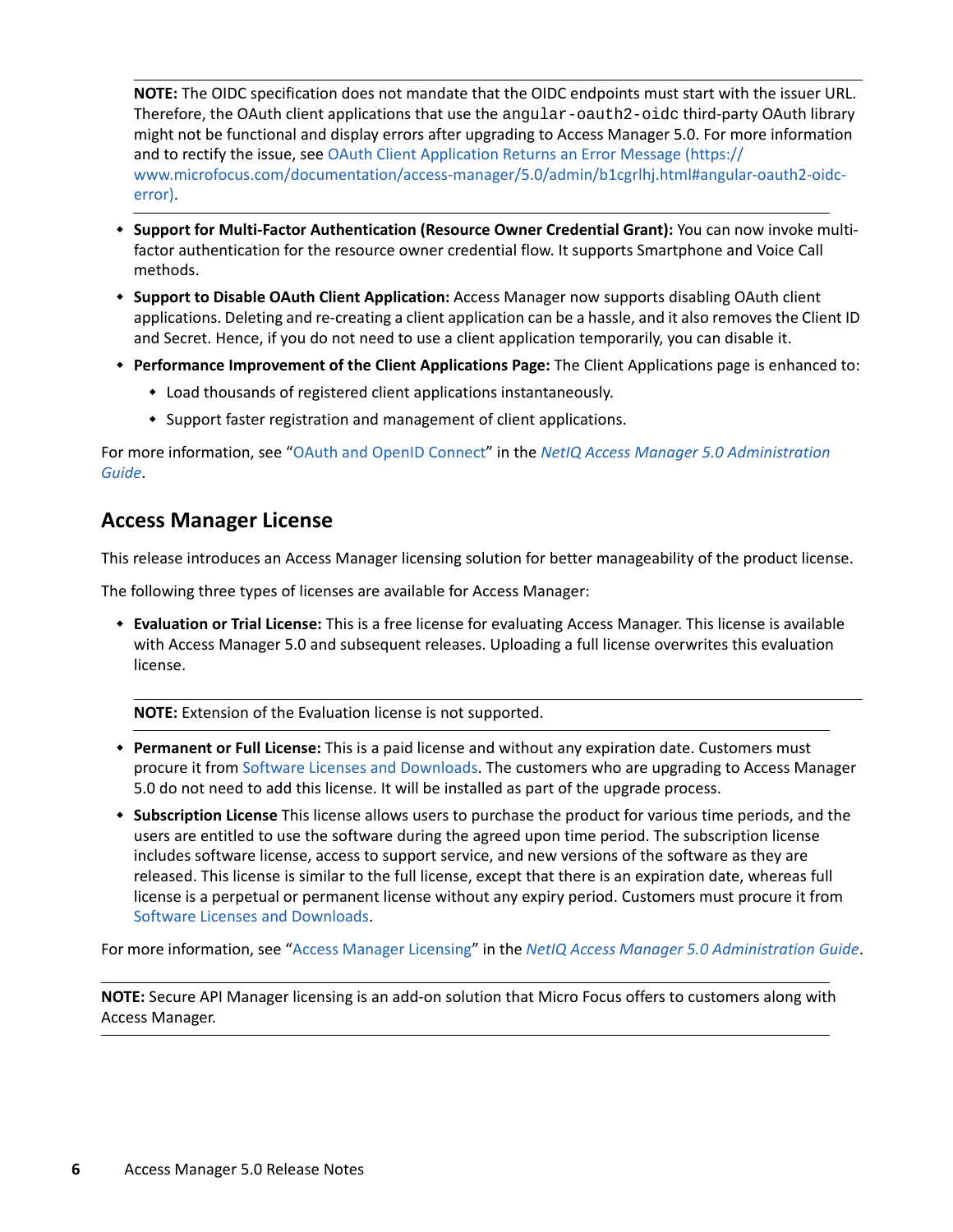### <span id="page-6-0"></span>**NetIQ MobileAccess 2 App**

This release provides the enhanced MobileAccess 2 app. The following are the key features and functions of NetIQ MobileAccess 2:

- Updates to the supporting libraries
- Role-based mobile view of corporate and SaaS applications
- Single Sign-on to the resources, such as federated applications
- Support for the auto-updated view
- Enhanced device registration and deregistration management
- Reduced access-related risk of lost or stolen devices
- Additional passcode protection when enforced by the MobileAccess administrator
- Support for the face identification
- Support for registering of devices using a QR code
- Support for the latest versions of iOS

**NOTE:** Access Manager 5.0 does not support the earlier version of the MobileAccess app. This release supports only MobileAccess 2.

For more information about MobileAccess, see [Enabling Mobile Access](https://www.microfocus.com/documentation/access-manager/5.0/pdfdoc/admin/admin.pdf#mobileaccess) in the *[NetIQ Access Manager 5.0](https://www.microfocus.com/documentation/access-manager/5.0/pdfdoc/admin/admin.pdf#bookinfo)  [Administration Guide](https://www.microfocus.com/documentation/access-manager/5.0/pdfdoc/admin/admin.pdf#bookinfo)* and *[Access Manager 5.0 MobileAccess Quick Start](https://www.microfocus.com/documentation/access-manager/5.0/pdfdoc/qs_mobile_users/qs_mobile_users.pdf#qsmobileusers)*.

#### <span id="page-6-1"></span>**Operating System Support**

See *[NetIQ Access Manager System Requirements](https://www.microfocus.com/documentation/access-manager/5.0/pdfdoc/system-requirements/system-requirements.pdf#accessmanagertechinfo)*.

### <span id="page-6-2"></span>**Updates for Dependent Components**

This release provides the following updated components:

- $\bullet$  Tomcat 9.0.41
- eDirectory 9.2.3
- $\bullet$  iMan 3.2.3
- OpenSSL 1.0.2x
- $\bullet$  Apache 2.4.46

#### <span id="page-6-3"></span>**Videos**

This release includes the following videos:

- Access Manager Advanced File Configurator: Modifying Session Timeout
- <http://www.youtube.com/watch?v=JZpu3KnMqXA>
- Using Access Manager Analytics Dashboard
- <http://www.youtube.com/watch?v=dyBBPr6myqE>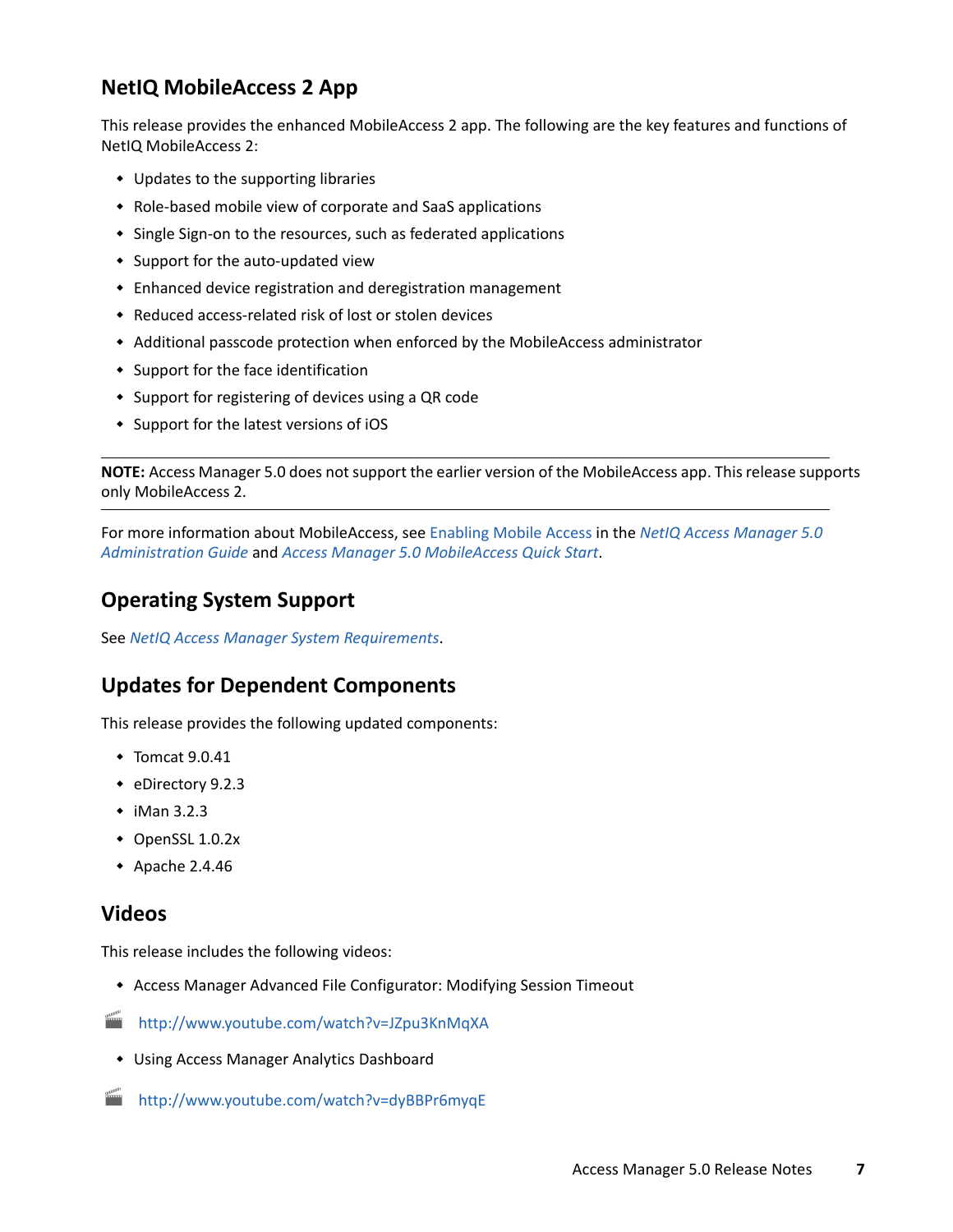# <span id="page-7-0"></span>**Security Vulnerability Fixes**

Access Manager 5.0 fixes the following security issues:

- \* The SAML service provider redirection issue when Assertion Consumer Service URL is used (CVE-2021-22506).
- The XSS vulnerability in Administration Console. (CVE-2020-25840)
- An authentication bypass issue. (CVE-2021-22496).

Special thanks to Tom de Haas of Utrecht University for responsibly disclosing this vulnerability.

### <span id="page-7-1"></span>**Resolved Issues**

This release includes the following software fixes:

| Component              | <b>Bug ID</b> | <b>Issue</b>                                                                                                                                                                                  |  |
|------------------------|---------------|-----------------------------------------------------------------------------------------------------------------------------------------------------------------------------------------------|--|
| <b>Identity Server</b> | 284106        | Users experience slow login and the number of connections from Identity Server to<br>the active user stores increases. This issue occurs when the following conditions<br>are true:           |  |
|                        |               | Identity Server failover is enabled                                                                                                                                                           |  |
|                        |               | The user session limit is enabled                                                                                                                                                             |  |
|                        |               | One of the Identity Server nodes is down<br>٠                                                                                                                                                 |  |
| <b>Identity Server</b> | 219348        | Updating the Identity Server cluster nodes fails during business hours.                                                                                                                       |  |
| <b>OAuth</b>           | 218305        | When the OAuth prompt parameter is set as $\text{prompt}$ =none and the Require user<br>permission option is disabled, an error message is returned in the authorization<br>endpoint request. |  |
| <b>Access Gateway</b>  | 286173        | When protected behind Access Gateway, the SharePoint applications fail to start on<br>Internet Explorer 11. This issue occurs when the Protected Mode is enabled in<br>Internet Explorer.     |  |
| <b>Access Gateway</b>  | 218496        | Support for the SameSite cookie does not work with some user agents, such as<br>the Safari browser.                                                                                           |  |
| <b>Access Gateway</b>  | 216195        | Cannot disable cookie mangling for specific cookies.                                                                                                                                          |  |

### <span id="page-7-2"></span>**Deprecation of Support**

Support for the following features is deprecated starting this release:

- **Kerberos Constrained Delegation (KCD) support:** Access Manager 5.0 will no longer support Kerberos Constrained delegation (KCD). For more information, see [Access Manager Community](https://community.microfocus.com/t5/Access-Manager-Tips-Information/KCD-support-with-Access-Manager-5/ta-p/2865410) announcement.
- **Windows Installer Support:** Access Manager 5.0 will no longer support.exe based Windows installation. Access Manager 4.5.x will continue to support Windows installers under general support till March, 2022. For more information, see [Access Manager Community](https://community.microfocus.com/t5/Access-Manager-Tips-Information/Windows-Support-changes-with-Access-Manager-5/ta-p/2865406) announcement.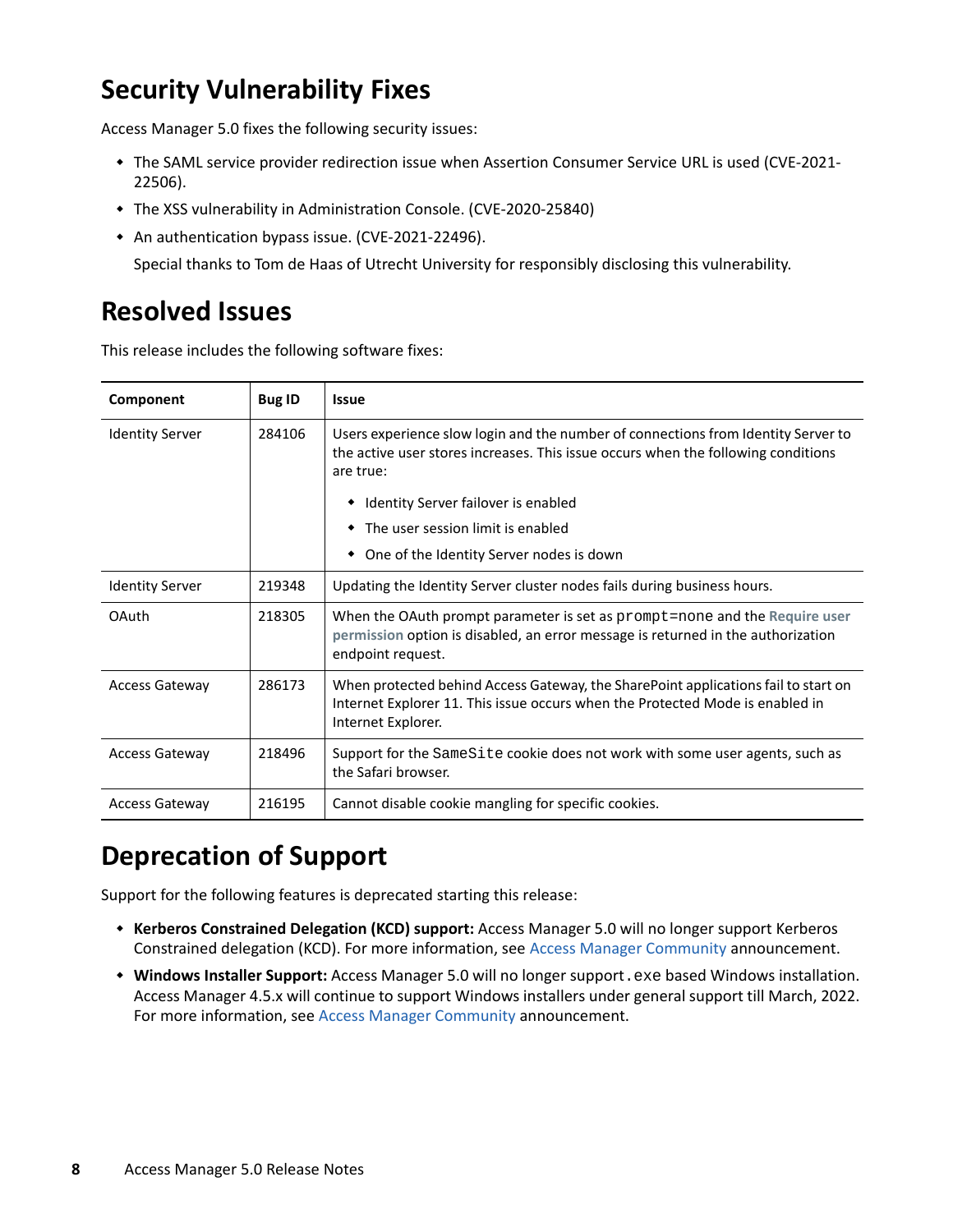## <span id="page-8-0"></span>**Installing or Upgrading Access Manager**

After purchasing Access Manager 5.0, download the software and the license from th[e Software License and](https://sld.microfocus.com/)  [Download](https://sld.microfocus.com/) (https://sld.microfocus.com/) portal. For information about how to download the product from this portal, watch the following video:

<http://www.youtube.com/watch?v=esy4PTVi4wY>

The following files are available:

| Table 1 Files Available for Access Manager 5.0 |  |  |
|------------------------------------------------|--|--|
|                                                |  |  |

| <b>Filename</b>                           | <b>Description</b>                                                    |
|-------------------------------------------|-----------------------------------------------------------------------|
| AM 50 AccessManagerService Linux64.tar.gz | Contains the Identity Server and Administration<br>Console .tar file. |
| AM_50_AccessGatewayAppliance_OVF.tar.gz   | Contains the Access Gateway Appliance OVF<br>template.                |
| AM 50 AccessGatewayAppliance.tar.qz       | Contains the Access Gateway Appliance .tar file.                      |
| AM 50 AccessGatewayService Linux64.tar.qz | Contains the Access Gateway Service .tar file for<br>Linux.           |
| AM 50 HelmChart-1.0.0.tqz                 | Contains the Access Manager Helm Chart 1.0.0.                         |
| AM 50 AnalyticsDashboard.tar.qz           | Contains the Access Manager Analytics Server.tar<br>file.             |
| AM 50 Containers.tar.qz                   | Contains the .tar file of all the images for Docker<br>deployment.    |
| Dashboard 50 HelmChart-1.0.0.tgz          | Contains the Analytics Dashboard Helm Chart 1.0.0.                    |

**NOTE:** The Access Manager Appliance installer is not available for this release.

For information about the upgrade paths, see [Supported Upgrade Paths.](#page-9-1) For more information about installing and upgrading, see the [NetIQ Access Manager 5.0 Installation and Upgrade Guide.](https://www.microfocus.com/documentation/access-manager/5.0/pdfdoc/install_upgrade/install_upgrade.pdf#bookinfo)

**IMPORTANT:** If you have configured the risk-based authentication, perform the following actions after the upgrade:

- 1. Copy all custom rules and database-connector jars from /opt/novell/nids/lib/webapp/WEB-INF/ lib to /opt/novell/rba-core/lib/webapp/WEB-INF/lib.
- 2. (Conditional) Upgrade the Database Schema for Risk Service. For more information, see ["\(Conditional\)](https://www.microfocus.com/documentation/access-manager/5.0/pdfdoc/install_upgrade/install_upgrade.pdf#t4ch7sc0gly5)  [Upgrading the Database Schema for Risk Service](https://www.microfocus.com/documentation/access-manager/5.0/pdfdoc/install_upgrade/install_upgrade.pdf#t4ch7sc0gly5)" in the *[NetIQ Access Manager 5.0 Installation and](https://www.microfocus.com/documentation/access-manager/5.0/pdfdoc/install_upgrade/install_upgrade.pdf#bookinfo)  [Upgrade Guide](https://www.microfocus.com/documentation/access-manager/5.0/pdfdoc/install_upgrade/install_upgrade.pdf#bookinfo)*.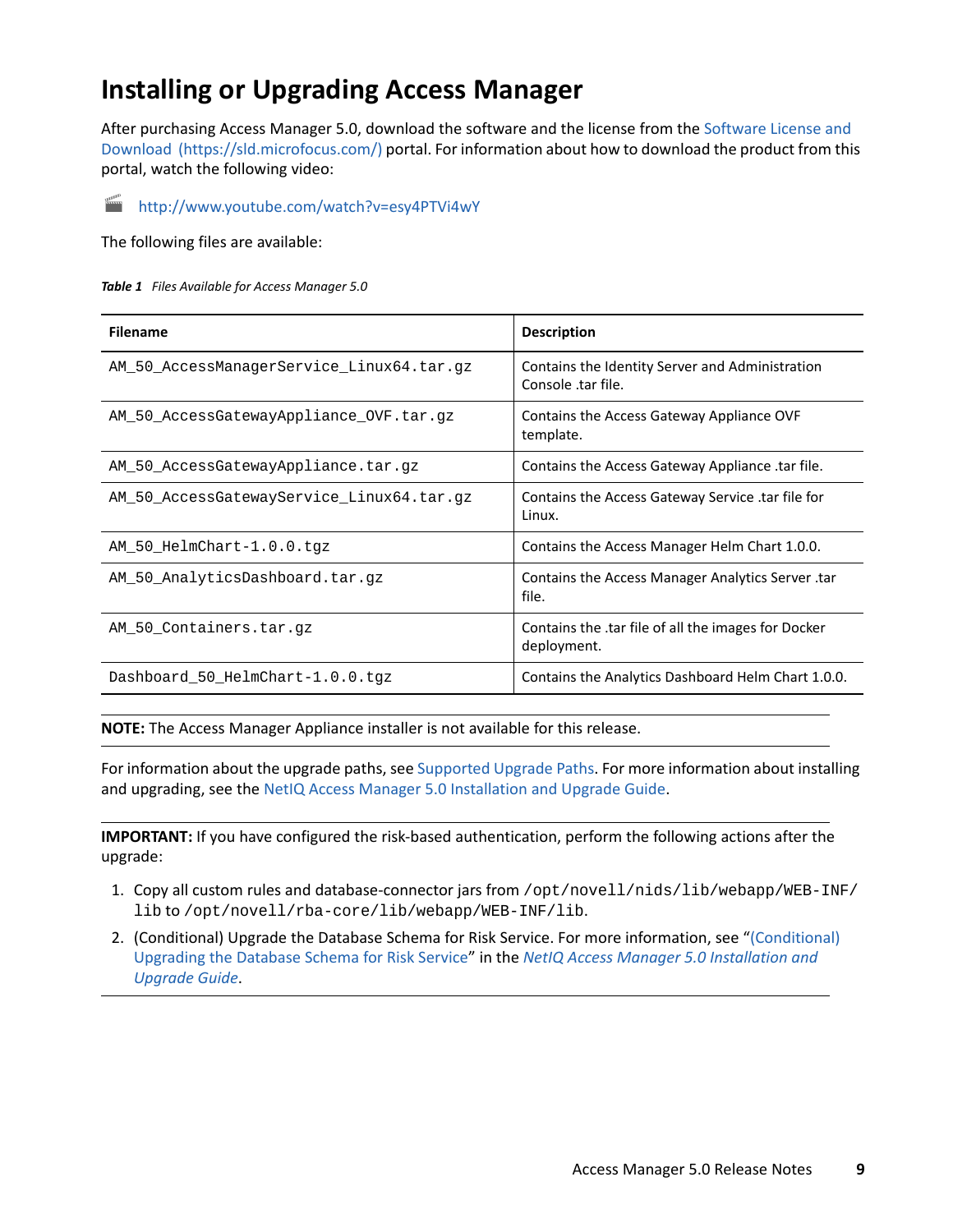# <span id="page-9-0"></span>**Verifying Version Number After Upgrading to 5.0**

After upgrading to Access Manager 5.0, verify that the version number of the component is indicated as **5.0.0.0-760**. To verify the version number, perform the following steps:

- **1** In Administration Console Dashboard, click **Troubleshooting > Version**.
- **2** Verify that the **Version** field lists **5.0.0.0-760**.

### <span id="page-9-1"></span>**Supported Upgrade Paths**

To upgrade to Access Manager 5.0, you must be on one of the following versions of Access Manager:

- 4.4 Service Pack 4
- 4.4 Service Pack 4 Hotfix 1
- ◆ 4.5 Service Pack 2
- 4.5 Service Pack 2 Hotfix 1
- 4.5 Service Pack 2 Hotfix 2
- 4.5 Service Pack 3
- 4.5 Service Pack 3 Hotfix 1
- 4.5 Service Pack 3 Patch 3
- 5.0 Early Access <Only for Analytics Dashboard>

### <span id="page-9-2"></span>**Known Issues**

The following issues are currently being researched for Access Manager 5.0.

Micro Focus strives to ensure that our products provide quality solutions for your enterprise software needs. If you need assistance with any issue, visit [Micro Focus Support](https://www.microfocus.com/support-and-services/) (https://www.microfocus.com/support-andservices/), then select the appropriate product category.

- ["New or Existing SLES Channel Registration is Disrupted With Installation or Upgrade of Access Manager"](#page-9-3)  [on page 10](#page-9-3)
- ["\(Docker\) Changing the Administration Console Administrator Password Fails" on page 11](#page-10-0)
- "The amdiagcfg [Script Does Not Work" on page 11](#page-10-1)
- "The ambkup [Script Does Not Work in the Access Manager Docker Environment" on page 11](#page-10-2)
- ["Misleading Warning Message When Performing Backup While Running Upgrade Script" on page 11](#page-10-3)
- ["Upgrading Access Manager from Version 4.5.3 Patch 3 to 5.0 Fails" on page 11](#page-10-4)
- ["\(Docker\) The Primary and Secondary Administration Console Pod Restarts Multiple Times" on page 12](#page-11-2)

### <span id="page-9-3"></span>**New or Existing SLES Channel Registration is Disrupted With Installation or Upgrade of Access Manager**

**Issue:** Installing Access Manager 5.0 before registering for SLES channel updates fails to populate the SLES channel updates. You might see the following error message: Warning: The /etc/products.d/ baseproduct symlink is dangling or missing! (Bug 337039)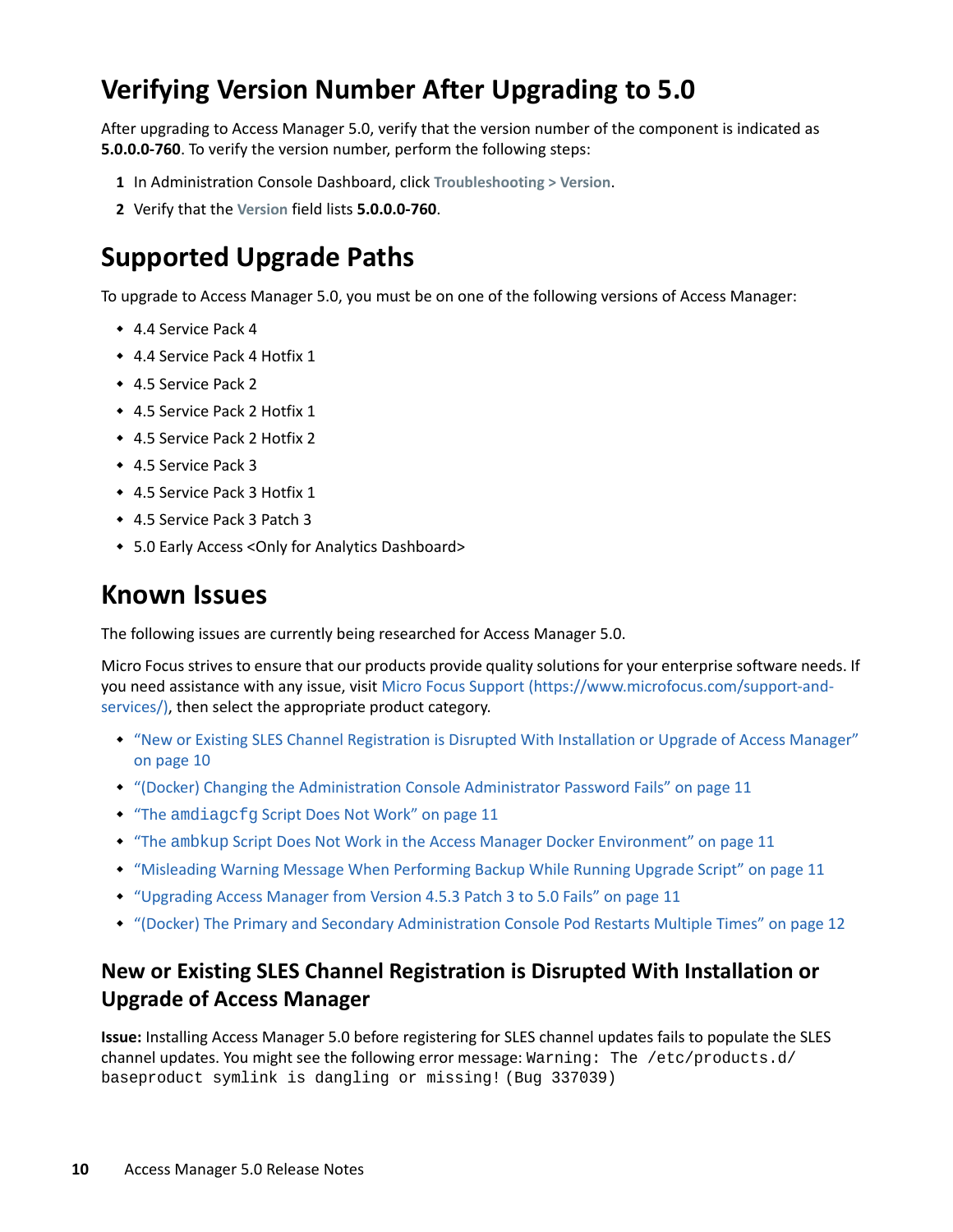#### **Workaround:**

- To avoid this issue, register to SLES channel updates before installing or upgrading Access Manager 5.0 and then register to Access Manager 5.0 product channel.
- After registering at Access Manager 5.0 product channel, if you still see issues with registered SLES channel, then change the /etc/products.d/baseproduct symbolic link to point to SLES.prod file.

#### <span id="page-10-0"></span>**(Docker) Changing the Administration Console Administrator Password Fails**

**Issue:** After changing the administrator password from the Administrator Console, logging in to Access Manager with the new password shows an error stating that the account is locked because of intruder detection. This issue occurs because the password does not get updated in the values. yaml file. (Bug 286128)

#### **Workaround:**

- **1** Open the access-manager/values.yaml file.
- **2** Update the new password and save the file.
- **3** Perform a helm upgrade on the same helm release with the Access Manager helm chart. Use the helm upgrade <release-name> access-manager -n <name-of-the-namespace> command.
- **4** Delete all pods and wait until the StatefulSets bring up the pods again.
- **5** Log in to Administration Console using the new password.

#### <span id="page-10-1"></span>**The amdiagcfg Script Does Not Work**

The amdiagcfg.sh script utility does not work in Access Manager 5.0.(Bug 302076)

#### <span id="page-10-2"></span>**The ambkup Script Does Not Work in the Access Manager Docker Environment**

The ambkup.sh script does not work in the Access Manager 5.0 Docker environment. (Bug 267085)

#### <span id="page-10-3"></span>**Misleading Warning Message When Performing Backup While Running Upgrade Script**

**Issue:** The upgrade script displays the following message while performing backup and restore.(Bug 317328)

zip warning: name not matched: /opt/novell/nam/adminconsole/data/NAMLicFile.txt

**Workaround:** Ignore this error and proceed with the upgrade.

#### <span id="page-10-4"></span>**Upgrading Access Manager from Version 4.5.3 Patch 3 to 5.0 Fails**

**Workaround:** Perform the following steps:

- **1** After downloading the Access Manager 5.0 installer, open common scripts/ upgrade\_utility\_functions.sh script.
- **2** Search for the checkVersion() function. You would find the following details:

 $supportedVersions = "4.4.4.0 \ | 4.4.4.1 \ | 4.4.4.2 \ | 4.4.4.3 \ | 4.5.2.0 \ | 4.5.2.1 \ | 4.5.2$  $.2\{\|4.5.3.0\}\|4.5.3.1\|5.0.0.0\$